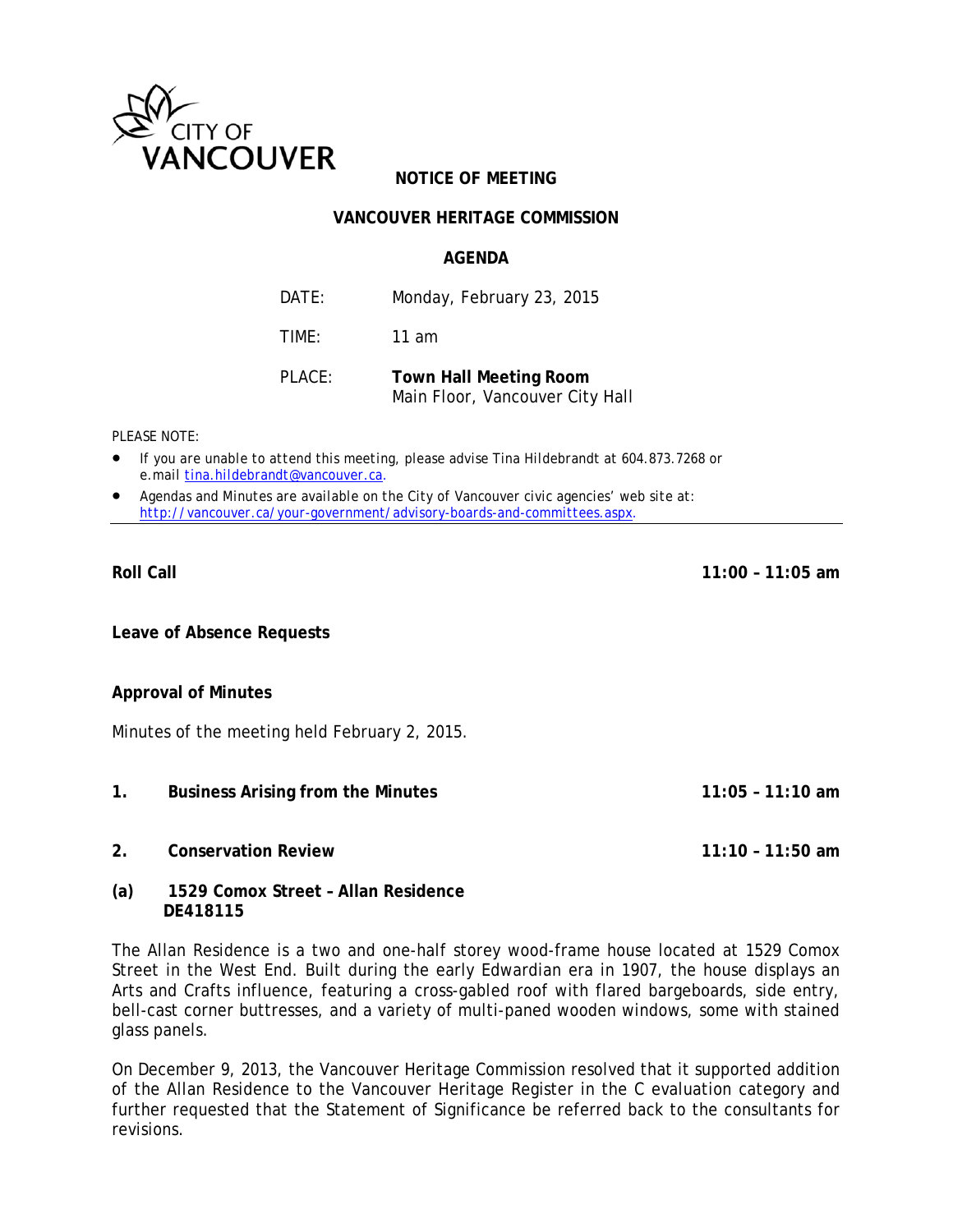The application proposes to retain the existing house, including the removal of various additions from years past, and to construct a new infill building at the rear of the property under the new West End "Laneway 2.0" provisions. The level of protection or retention is discretionary under these provisions. Currently, the application does not propose to designate the Allan Residence and a conservation plan has not been submitted. Initial reviews by staff concluded this may be acceptable (see below).

On January 12, 2015, the Commission resolved the following:

THAT the Vancouver Heritage Commission requests any infill applications adjacent to potential heritage buildings in the West End, rental or not, be brought to the Commission for review. While the Commission understands that the zoning may not require a Heritage Revitalization Agreement, the Commission requests that the Director of Planning require a Statement of Significance and a Conservation and Maintenance Plan for the potential heritage building and that the Director of Planning require registration and designation when appropriate.

The application for 1529 Comox Street preceded the recent Development Permit Board (DPB) approvals of 1601 Comox Street and 1546 Nelson Street, which were the sites which generated the resolution noted above. Staff are bringing forward 1529 Comox Street to the Commission at this time prior to the project proceeding to the DPBD for decision so that the Commission's comments may be considered by the DPB.

A zoning summary is provided below:

| $1.4010$ $1.60111114$ $0.611111141$ $1.11111$ $0.1$ |                        |          |
|-----------------------------------------------------|------------------------|----------|
| Item                                                | Permitted or Required  | Proposed |
| Floor Space Ratio (FSR)                             | 1.5 FSR maximum        | 1.9 FSR  |
| Number of Dwelling units                            | 10 existing (no limit) | 27 total |

# **Table 1: Zoning Summary (RM-5)**

Staff are not seeking resolutions on specific issues with the application as it is not proposed to add the site to the Register or designate the existing building. However, staff welcome any comments or resolution put forward for consideration by the Development Permit Board.

Attendees:

• Timothy Ankenam, Architect

Staff:

James Boldt, Heritage Planner

## Attachments:

- Drawings
- SOS